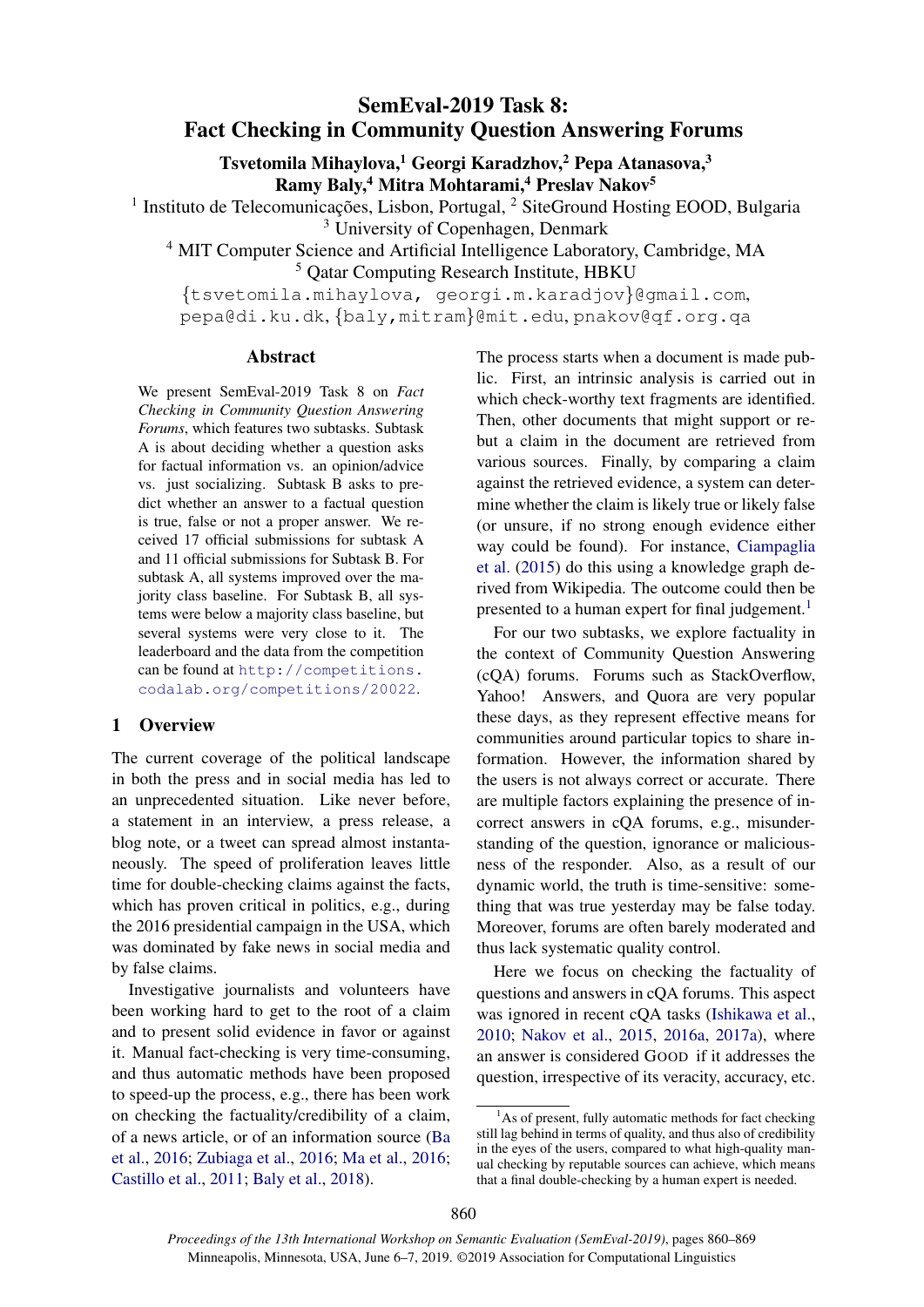- Q: HI ;; IF WIFE IS UNDER HER HUSBAND'S SPON-SORSHIP AND IS WILLING TO COME QATAR ON VISIT; HOW LONG SHE CAN STAY AFTER EX-TENDING THE VISA EVERY MONTH? I HAVE HEARD ITS NOT POSSIBLE TO EXTEND VISIT VISA MORE THAN 6 MONTHS? CAN U PLEASE ANSWER ME.. THANKZZZ...
- $a_1$ : Maximum period is 9 Months....
- $a_2$ : 6 months maximum
- $a_3$ : This has been answered in QL so many times. Please do search for information regarding this. BTW answer is 6 months.

<span id="page-1-0"></span>Figure 1: Example from the *Qatar Living* forum.

Figure [1](#page-1-0) presents an excerpt of an example from the Qatar Living Forum, with one question and three answers selected from a longer thread. According to SemEval-2016 Task 3 [\(Nakov et al.,](#page-9-2) [2016a\)](#page-9-2), all three answers would be considered GOOD since they are formally answering the question. Nevertheless,  $a_1$  contains false information, while  $a_2$  and  $a_3$  are correct, as can be estab-lished from an official government website.<sup>[2](#page-1-1)</sup>

Checking the veracity of answers in a cQA forum is a hard problem, which requires putting together aspects of language understanding, modelling the context, integrating several information sources, uisng world knowledge and complex inference, among others. Moreover, high-quality automatic fact-checking would offer better experience to users of cQA systems, e.g., the user could be presented with veracity scores, where low scores would warn the user not to completely trust the answer or to double-check it.

# 2 Related Work

Fact-checking of answers was not studied before in the context of community Question Answering, apart from our own recent work [\(Mihaylova et al.,](#page-8-2) [2018\)](#page-8-2). Yet, in the context of cQA and general QA, there has been work on *credibility* assessment, which has been modelled primarily at the feature level, with the goal of improving GOOD answer identification. A notable exception are [\(Nakov](#page-9-4) [et al.,](#page-9-4) [2017b;](#page-9-4) [Mihaylov et al.,](#page-8-3) [2018\)](#page-8-3), where credibility was a task on its own right. However, *credibility* is different from *veracity* (our focus here) as it is a subjective perception about whether a statement is credible, rather than actually truthful.

[Jurczyk and Agichtein](#page-8-4) [\(2007\)](#page-8-4) modelled author authority using link analysis. [Agichtein et al.](#page-7-4) [\(2008\)](#page-7-4) looked for high-quality answers using PageRank and HITS, in addition to intrinsic content quality, e.g., punctuation and typos, syntactic and semantic complexity, and grammaticality.

[Lita et al.](#page-8-5) [\(2005\)](#page-8-5) studied three qualitative dimensions for answers: source credibility (e.g., does the document come from a government website), sentiment analysis, and contradiction compared to other answers. [Su et al.](#page-9-5) [\(2010\)](#page-9-5) looked for verbs and adjectives that cast doubt. [Banerjee and Han](#page-7-5) [\(2009\)](#page-7-5) used language modelling to validate the reliability of an answer's source. [Jeon et al.](#page-8-6) [\(2006\)](#page-8-6) focused on non-textual features such as click counts, answer activity level, and copy counts. [Pelleg et al.](#page-9-6) [\(2016\)](#page-9-6) curated social media content using syntactic, semantic, and social signals. Unlike this research, we (*i*) target factuality rather than credibility, (*ii*) address it as a task in its own right, and on a specialised dataset.

Information credibility was also studied in social computing. [Castillo et al.](#page-7-1) [\(2011\)](#page-7-1) modeledd user reputation. [Canini et al.](#page-7-6) [\(2011\)](#page-7-6) analyzed the interaction of content and social network structure. [Morris et al.](#page-8-7) [\(2012\)](#page-8-7) studied how Twitter users judge truthfulness. [Lukasik et al.](#page-8-8) [\(2015\)](#page-8-8) used temporal patterns to detect rumors, and [Zubiaga et al.](#page-9-0) [\(2016\)](#page-9-0) focused on conversations.

Other authors have been querying the Web to gather support for accepting or refuting a claim [\(Popat et al.,](#page-9-7) [2016;](#page-9-7) [Karadzhov et al.,](#page-8-9) [2017b\)](#page-8-9). In social media, there has been research targeting the user, e.g., finding malicious users [\(Mihaylov and](#page-8-10) [Nakov,](#page-8-10) [2016;](#page-8-10) [Mihaylova et al.,](#page-8-2) [2018;](#page-8-2) [Mihaylov](#page-8-3) [et al.,](#page-8-3) [2018\)](#page-8-3), *sockpuppets* [\(Maity et al.,](#page-8-11) [2017\)](#page-8-11), *Internet water army* [\(Chen et al.,](#page-7-7) [2013\)](#page-7-7), and *seminar users* [\(Darwish et al.,](#page-7-8) [2017\)](#page-7-8).

Finally, there has been work on credibility, trust, and expertise in news communities [\(Mukherjee](#page-8-12) [and Weikum,](#page-8-12) [2015\)](#page-8-12). [Dong et al.](#page-7-9) [\(2015\)](#page-7-9) proposed that a trustworthy source is one that contains very few false claims. Recent work has also focused on evaluating the factuality of reporting of entire news outlets [\(Baly et al.,](#page-7-2)  $2018$ ,  $2019$ ).<sup>[3](#page-1-2)</sup> However, none of this work was about QA or cQA.

<span id="page-1-1"></span> $^{2}$ [http://portal.moi.gov.qa/wps/portal/](http://portal.moi.gov.qa/wps/portal/MOIInternet/departmentcommittees/visasentrypermeits/) [MOIInternet/departmentcommittees/](http://portal.moi.gov.qa/wps/portal/MOIInternet/departmentcommittees/visasentrypermeits/) [visasentrypermeits/](http://portal.moi.gov.qa/wps/portal/MOIInternet/departmentcommittees/visasentrypermeits/)

<span id="page-1-2"></span><sup>&</sup>lt;sup>3</sup>Knowing the reliability of a medium is important when fact-checking a claim [\(Popat et al.,](#page-9-8) [2017;](#page-9-8) [Nguyen et al.,](#page-9-9) [2018\)](#page-9-9) and when solving article-level tasks such as "fake news" and click-bait detection [\(Hardalov et al.,](#page-8-13) [2016;](#page-8-13) [Karadzhov et al.,](#page-8-14) [2017a;](#page-8-14) [Pan et al.,](#page-9-10) [2018;](#page-9-10) Pérez-Rosas et al., [2018\)](#page-9-11).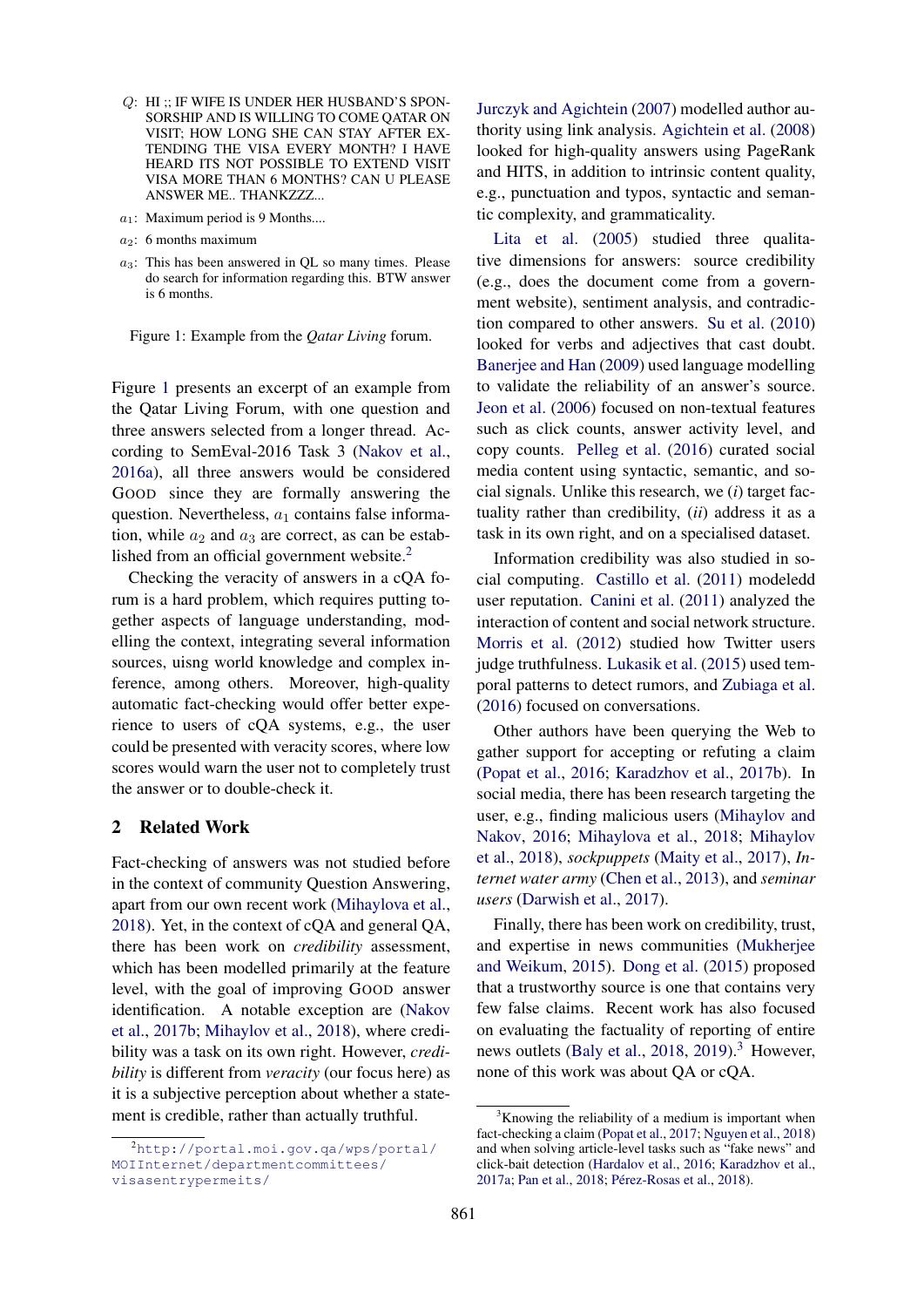#### 3 Subtasks and Data Description

SemEval-2019 Task 8 has two subtasks:

- Subtask A: Given a question from a cOA forum, predict whether this question asks for factual information vs. opinion/advice vs. just socializing.
- Subtask B: Given a factual question from a cQA forum, together with its answer thread, predict whether each answer provides true vs. false vs. non-factual information as a response to the question.

# 3.1 Data and Resources

We retrieved the data from the Qatar Living web forum<sup>[4](#page-2-0)</sup>. We then cleaned it and we annotated it with the labels described in Sections [3.2](#page-2-1) and [3.3.](#page-3-0)

For subtask A, we annotated the questions us-ing Amazon Mechanical Turk<sup>[5](#page-2-2)</sup>. To ensure high quality of the annotation, we went through all annotations and manually double-checked them.

For subtask B, we did not use an external annotation service, but instead we annotated all the data ourselves. Each answer was processed by three independent annotators, and we made sure we had proof for the label from reliable sources on the Web. Then, the annotations were consolidated after a discussion until agreement was achieved for each example.

All data is freely available under a Creative Commons Attribution 3.0 Unported (CC BY 3.0) license, and is accessible on the competition's website<sup>[6](#page-2-3)</sup>.

In addition to the provided annotated data, we also allowed the participants to use unlabelled data from the Qatar Living forum footnote[http:](http://alt.qcri.org/semeval2016/task3/data/uploads/QL-unannotated-data-subtaskA.xml.zip) [//alt.qcri.org/semeval2016/task3/](http://alt.qcri.org/semeval2016/task3/data/uploads/QL-unannotated-data-subtaskA.xml.zip) [data/uploads/QL-unannotated-data](http://alt.qcri.org/semeval2016/task3/data/uploads/QL-unannotated-data-subtaskA.xml.zip)[subtaskA.xml.zip](http://alt.qcri.org/semeval2016/task3/data/uploads/QL-unannotated-data-subtaskA.xml.zip), as well as additional external resources, which they had to mention explicitly in their submissions.

Note that the class distribution in the training, development and test sets differs, especially for Subtask B. The reason for this is the way the data was prepared. The different datasets (training, development and test) were prepared on stages, because of the very time-consuming data annotation process.

For each dataset annotation stage, we had to choose between releasing all the available annotated data or aim at releasing sets with similar label distribution. At the end, we decided to release the available data, although we were aware that this would result in releasing sets with different distribution and, in some cases, unbalanced categories.

#### <span id="page-2-1"></span>3.2 Training Data for Subtask A

To create the dataset for the task, we chose to augment a pre-existing dataset for cQA with factuality annotations; this allowed us to stress the difference between (*a*) distinguishing a good vs. a bad answer, and (*b*) distinguishing a factually-true vs. a factually-false one. In particular, we added annotations for factuality to the CQA-QL-2016 dataset from SemEval-2016 Task 3 on Community Question Answering [\(Nakov et al.,](#page-9-2) [2016a\)](#page-9-2).

In CQA-QL-2016, the data is organized in question–answer threads (from the Qatar Living forum). Each question has a subject, a body, and meta information: question ID, date and time of posting, user name and ID, and category (e.g., *Computers and Internet* and *Moving to Qatar*).

We analyzed the forum questions and we defined three categories, related to their factuality. We then annotated the questions using Amazon Mechanical Turk. The three factuality categories are as follows:

- ∗ FACTUAL: The question asks for factual information, which can be answered by checking various information sources, and it is not ambiguous (e.g., "*What is Ooredoo customer service number?*").
- ∗ OPINION: The question asks for an opinion or an advice, not for a fact. (e.g., "*Can anyone recommend a good Vet in Doha?*")
- ∗ SOCIALIZING: Not a real question, but rather socializing/chatting. This can also mean expressing an opinion or sharing some information, without really asking anything of general interest. (e.g., "*What was your first car?*")

Table [1](#page-3-1) shows the distribution of the labels for the question labels in the training, in the development and in the testing datasets. Overall, there are 1118, 239 and 953 questions annotated with the above-described labels.

<span id="page-2-2"></span><span id="page-2-0"></span><sup>4</sup><http://www.qatarliving.com>

<sup>5</sup><http://www.mturk.com/>

<span id="page-2-3"></span><sup>6</sup>[http://competitions.codalab.org/](http://competitions.codalab.org/competitions/20022) [competitions/20022](http://competitions.codalab.org/competitions/20022)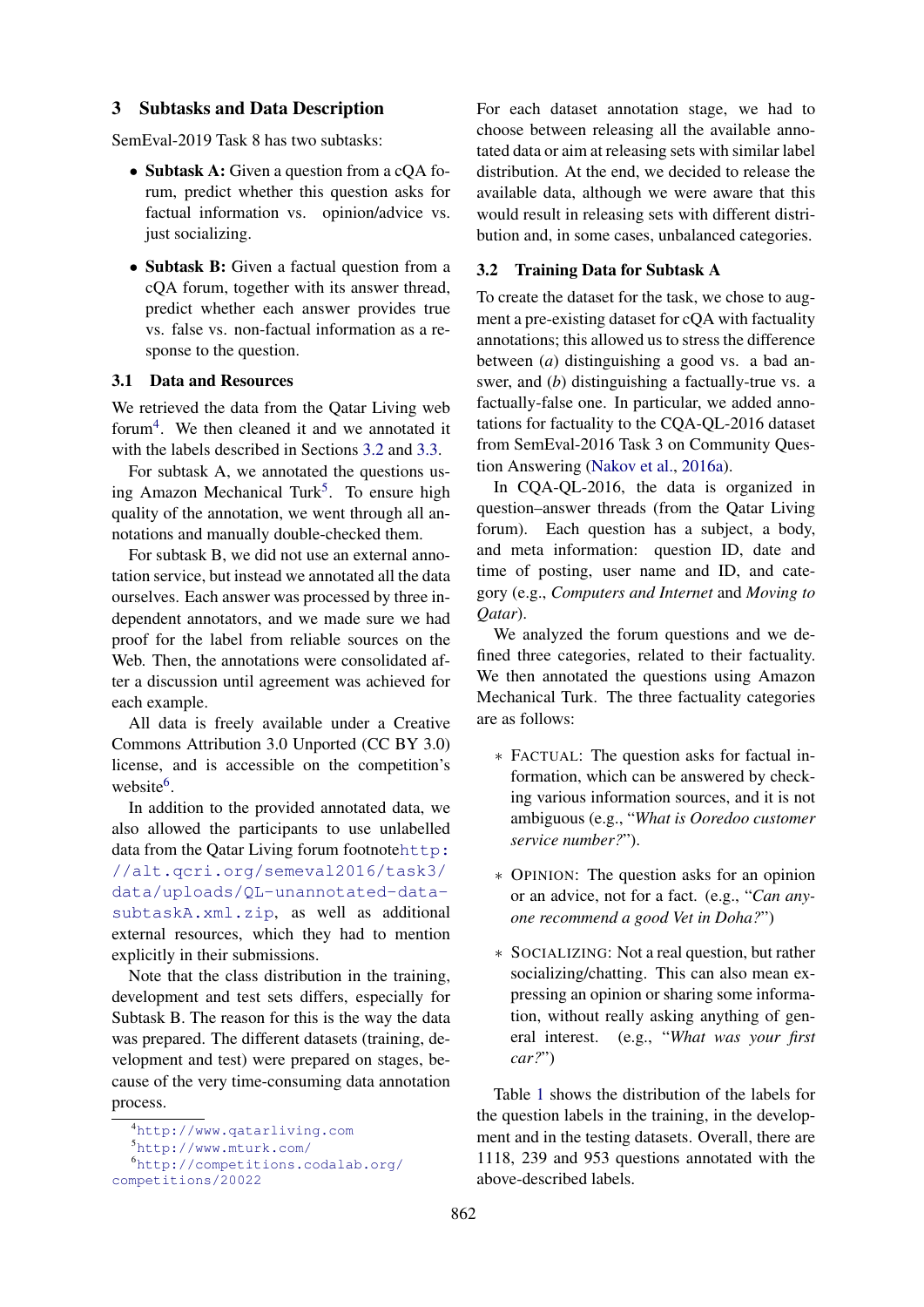| Label              | Train | Dev | Test |  |
|--------------------|-------|-----|------|--|
|                    |       |     |      |  |
| FACTUAL            | 311   | 62  | 299  |  |
| <b>OPINION</b>     | 563   | 126 | 167  |  |
| <b>SOCIALIZING</b> | 244   | 51  | 487  |  |
| <b>TOTAL</b>       | 1118  | 239 | 953  |  |

<span id="page-3-1"></span>Table 1: Subtask A: Distribution of the factuality labels for the questions.

#### <span id="page-3-0"></span>3.3 Training Data for Subtask B

For subtask B, we annotated for veracity the answers to the questions with a FACTUAL label for subtask A. Note that in CQA-QL-2016, each answer has a subject, a body, meta information (answer ID, user name, and ID), the question that it answers, and a judgement about how well it answers the question of its thread (GOOD , BAD or POTENTIALLY USEFUL ).

We annotated the GOOD answers for factuality based on the assumption that a GOOD answer means it provides factual information, whether it is true or false. All BAD and POTENTIALLY USEFUL answers are automatically considered as NON-FACTUAL. The factuality labels are described as follows:

- ∗ FACTUAL TRUE: The answer is True and can be proven with an external resource. (Q: *"I wanted to know if there were any specific shots and vaccinations I should get before coming over [to Doha]."*; A: *"Yes there are; though it varies depending on which country you come from. In the UK; the doctor has a list of all countries and the vaccinations needed for each."*).[7](#page-3-2)
- ∗ FACTUAL FALSE: The answer gives a factual response, but it is False and this can be proven using an external resource. (Q: *"Can I bring my pitbulls to Qatar?"*; A: *"Yes you can bring it but be careful this kind of dog is very dangerous."*).[8](#page-3-3)
- ∗ FACTUAL PARTIALLY TRUE: The answer contains more than one claim, and only some of these claims could be manually verified.

| Label        | Train | Dev | <b>Test</b> |  |
|--------------|-------|-----|-------------|--|
|              |       |     |             |  |
| TRUE         | 166   | 29  | 34          |  |
| <b>FALSE</b> | 135   | 31  | 45          |  |
| NONFACTUAL   | 194   | 52. | 231         |  |
| <b>TOTAL</b> | 495   | 112 | 310         |  |

<span id="page-3-6"></span>Table 2: Subtask B: Distribution of the factuality labels for the answers.

(Q: *"I will be relocating from the UK to Qatar [...] is there a league or TT clubs / nights in Doha?"*; A: *"Visit Qatar Bowling Center during thursday and friday and you'll find people playing TT there."*).[9](#page-3-4)

- ∗ FACTUAL CONDITIONALLY TRUE: The answer is True in some cases, and False in others, depending on some conditions that the answer does not mention. (Q: *"My wife does not have NOC from Qatar Airways; but we are married now so can i bring her legally on my family visa as her husband?"*; A: *"Yes you can."*).[10](#page-3-5)
- ∗ FACTUAL RESPONDER UNSURE: The person giving the answer is not sure about the veracity of his/her statement. (e.g., "*Possible only if government employed. That's what I heard.*")
- ∗ NON-FACTUAL: When the answer does not provide factual information to the question; it can be an opinion or an advice that cannot be verified. (e.g., "*Its better to buy a new one.*").

We further discarded answers whose factuality was very time-sensitive and it makes no sense to check whether the statements are true or false (e.g., "*It is Friday tomorrow.*", "*It was raining last week.*").

Moreover, many answers are arguably somewhat time-sensitive, e.g., "*There is an IKEA in Doha.*" is true only after IKEA opened, but not before that. In such cases, we just used the present situation as a point of reference. We further discarded the answers for which the annotators could not find any information.

<span id="page-3-2"></span> $7$ The answer is factually true and this can be seen at [http://wwwnc.cdc.gov/travel/](http://wwwnc.cdc.gov/travel/destinations/traveler/none/qatar) [destinations/traveler/none/qatar](http://wwwnc.cdc.gov/travel/destinations/traveler/none/qatar)

<span id="page-3-3"></span><sup>8</sup>The answer is incorrect since pitbulls are included in the list of breeds banned in Qatar. See [http:](http://canvethospital.com/pet-relocation/banned-dog-breed-list-qatar-2015/) [//canvethospital.com/pet-relocation/](http://canvethospital.com/pet-relocation/banned-dog-breed-list-qatar-2015/) [banned-dog-breed-list-qatar-2015/](http://canvethospital.com/pet-relocation/banned-dog-breed-list-qatar-2015/)

<span id="page-3-4"></span><sup>&</sup>lt;sup>9</sup>The place mentioned in the answer has table tennis, but we do not know on which days. See [http://www.qatarbowlingfederation.com/](http://www.qatarbowlingfederation.com/bowling-center/) [bowling-center/](http://www.qatarbowlingfederation.com/bowling-center/)

<span id="page-3-5"></span><sup>&</sup>lt;sup>10</sup>This answer can be true, but this depends upon some conditions. See [http://www.onlineqatar.com/info/](http://www.onlineqatar.com/info/dependent-family-visa.aspx) [dependent-family-visa.aspx](http://www.onlineqatar.com/info/dependent-family-visa.aspx)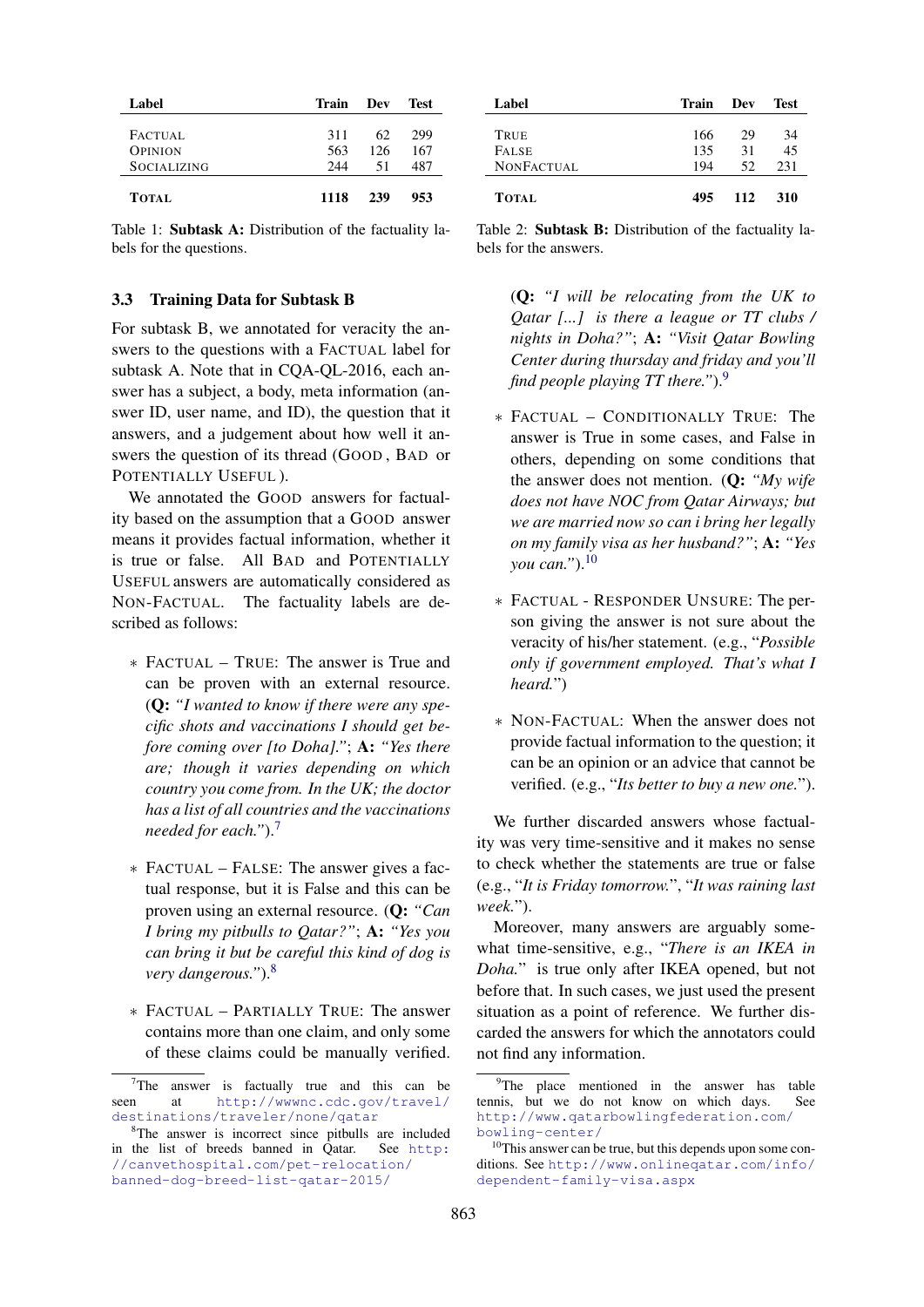Ultimately, we consolidated the above finegrained labels into the following coarse-grained labels, which we used for subtask B:

- ∗ FACTUAL TRUE: Contains answers with proven true, non-contradictory statements. This includes the answers with the label FAC-TUAL – TRUE from above. This label is used for answers one can trust as a true statement.
- ∗ FACTUAL FALSE: Contains answers with statements that are proven to be false or not completely true. This includes answers with the following fine-grained factuality labels: FACTUAL – FALSE, FACTUAL – PAR-TIALLY FALSE, FACTUAL – CONDITION-ALLY TRUE, FACTUAL – RESPONDER UN-SURE. We also use this label for answers that contain a statement for which the person giving the answer expresses uncertainty in the claim.
- ∗ NON-FACTUAL: These are either non-factual statements or statements that could be factual, but no information about them could be found, i.e., we could find no way to check whether the statement was true or false. This category also includes some statements that have been incorrectly annotated as a GOOD answer. It also includes the very timesensitive statements described before, such as "*It is Friday tomorrow?*". The BAD and the POTENTIALLY USEFUL answers from CQA-QL-2016 also fall in this category.

As we have mentioned above, we have annotated the answers to the FACTUAL questions selected from the Qatar Living forum. We targeted very high quality annotation, and thus we did not use crowd-sourcing, as a pilot experiment has shown that the task was very difficult and that it was not possible to guarantee that Turkers would do all the necessary verification and gather evidence from trusted sources. Instead, all examples were first annotated independently by three of us, and then, we carefully discussed *each example* to come up with a final label. The distribution of the labels on the training, on the development, and on the testind dataset are shown in Table  $2^{11}$  $2^{11}$  $2^{11}$  $2^{11}$ .

# 3.4 Evaluation

Both subtasks are three-way classification problems. In subtask A, the questions were to be classified as FACTUAL, OPINION, or SOCIALIZING. Similarly, in subtask B there were also three target categories for the answers: FACTUAL - TRUE, FACTUAL - FALSE, and NON-FACTUAL.

We further scored the submissions based on Accuracy, macro-F1, and average recall  $(AvgRec).<sup>12</sup>$  $(AvgRec).<sup>12</sup>$  $(AvgRec).<sup>12</sup>$ For subtask B, we also report mean average precision (MAP), where the FACTUAL - TRUE instances were considered to be positive, and the remaining ones were negative. The official evaluation measure for both subtasks was Accuracy.

# 4 Participants and Results

We received 17 official submissions for Subtask A and 11 official submissions for Subtask B. Below we report the evaluation results.

Table [3](#page-5-0) presents the results for subtask A on question classification. The results are based the official submissions in the evaluation phase. In this subtask, all of the submitted systems managed to improve over the majority class baseline, and several teams achieved similarly good results. Whenever a number of teams achieve the same result with respect to the main evaluation measure, i.e., Accuracy, we rank them according to the F1 score, and then by AvgRec if a tie still appears.

Table [4](#page-5-1) presents the results based on the evaluation phase on the test set for predicting answer factuality labels. This subtask was more difficult as the majority class baseline was very high due to label unbalance. No team managed to improve over that baseline, but several teams had results that were very close to it.

# 5 Discussion

In the evaluation phase of the competition, the participants had to specify one official submission and were allowed up to two contrastive submissions. In the post-evaluation phase, they could upload an unlimited number of contrastive submissions. Below, we will only discuss the official submissions. The contrastive submissions, the ablation studies, and the experiments with different techniques are described by the participants in their respective system description papers.

<span id="page-4-0"></span><sup>&</sup>lt;sup>11</sup>Although not very big, our dataset is larger than datasets used for similar problems, e.g., [Ma et al.](#page-8-15) [\(2015\)](#page-8-15) experimented with 226 rumors for rumor detection, and [Popat et al.](#page-9-7) [\(2016\)](#page-9-7) used 100 Wiki hoaxes for credibility assessment of textual claims.

<span id="page-4-1"></span><sup>&</sup>lt;sup>12</sup> Average recall has some attractive properties and has been used in previous SemEval tasks, e.g., [\(Nakov et al.,](#page-9-12) [2016b;](#page-9-12) [Rosenthal et al.,](#page-9-13) [2017\)](#page-9-13).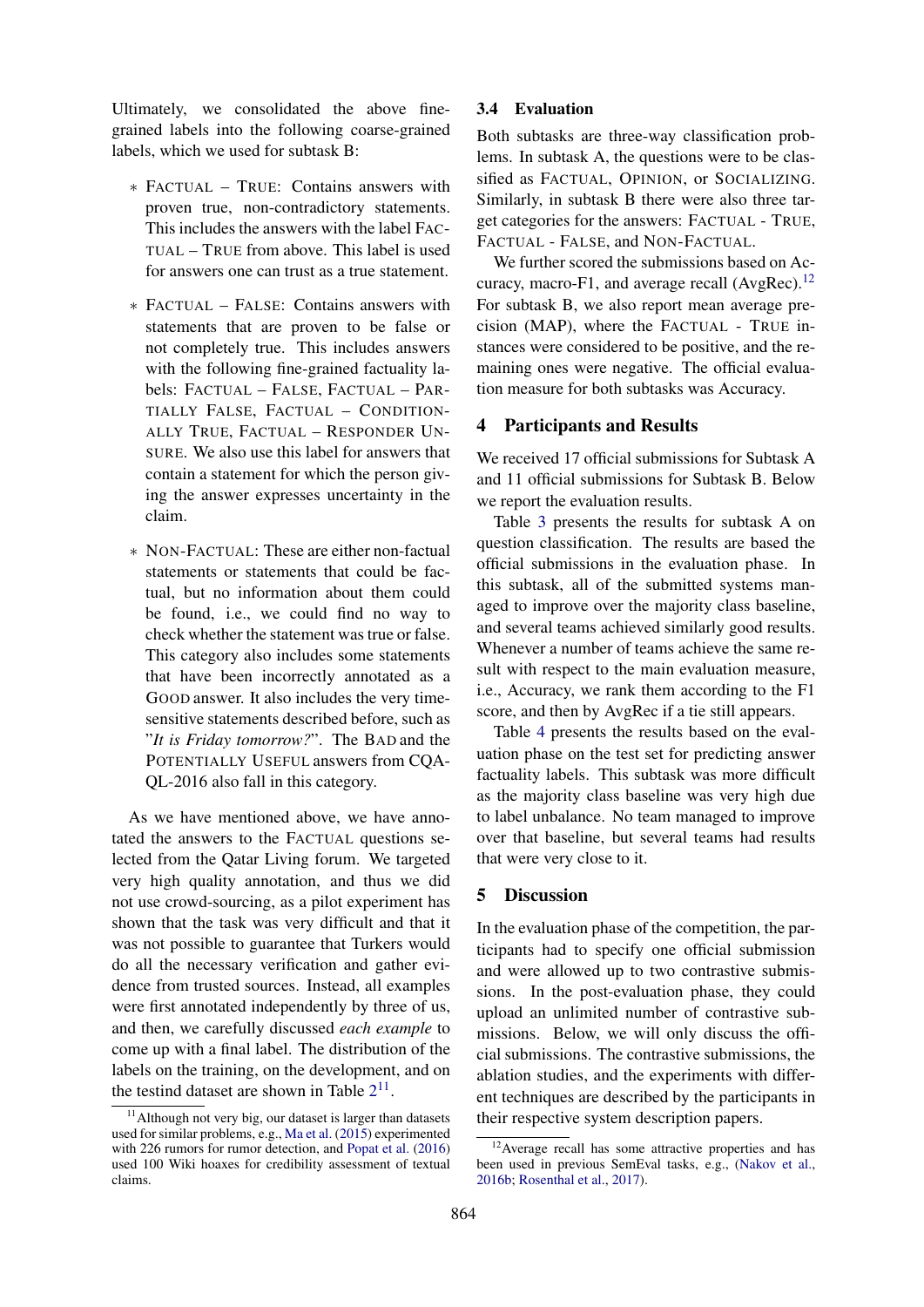| <b>Team ID</b>                              | <b>Affiliation</b>                     | <b>Accuracy</b> | F1                 | AvgRec               |
|---------------------------------------------|----------------------------------------|-----------------|--------------------|----------------------|
| Fermi (Syed et al., 2019)                   | IIIT Hyderabad, Microsoft, Teradata    | 0.840           | 0.718 <sub>2</sub> | $0.735_3$            |
| TMLab (Niewiński et al., 2019)              | Samsung R&D Institute,<br>Warsaw,      | 0.834           | $0.725_1$          | $0.764_1$            |
|                                             | Poland                                 |                 |                    |                      |
| SolomonLab (Gupta et al., 2019)             | Samsung R&D Institute India, Banga-    | 0.831           | 0.709 <sub>4</sub> | 0.7284               |
|                                             | lore                                   |                 |                    |                      |
| ColumbiaNLP (Chakrabarty and Muresan, 2019) | Columbia University, Department Of     | 0.828           | 0.6457             | 0.6629               |
|                                             | Computer Science and Data Science In-  |                 |                    |                      |
|                                             | stitute                                |                 |                    |                      |
| DOMLIN (Stammbach et al., 2019)             | Deutsches<br>Forschungszentrum<br>für  | 0.823           | $0.710_3$          | $0.755$ <sub>2</sub> |
|                                             | Künstliche Intelligenz (DFKI), Saar-   |                 |                    |                      |
|                                             | brucken, Germany                       |                 |                    |                      |
| BLCU_NLP (Xie et al., 2019)                 | Beijing Language and Culture Univer-   | 0.820           | $0.696_5$          | $0.723_5$            |
|                                             | sity, Beijing, China                   |                 |                    |                      |
| pjetro                                      | Warsaw University of Technology        | 0.790           | 0.661 <sub>6</sub> | 0.698 <sub>6</sub>   |
| LP0606                                      |                                        | 0.768           | $0.637_8$          | $0.679_8$            |
| <b>PP08</b>                                 |                                        | 0.766           | 0.637 <sub>9</sub> | 0.684 <sub>7</sub>   |
| AUTOHOME-ORCA (Lv et al., 2019)             | Autohome Inc., Beijing, China and Bei- | 0.745           | $0.583_{10}$       | $0.596_{11}$         |
|                                             | jing University of Posts and Telecom-  |                 |                    |                      |
|                                             | munications, Beijing, China            |                 |                    |                      |
| DUTH (Bairaktaris et al., 2019)             | Democritus University of Thrace, Xan-  | 0.711           | $0.563_{11}$       | $0.604_{10}$         |
|                                             | thi, Greece                            |                 |                    |                      |
| cococold                                    |                                        | 0.702           | $0.543_{12}$       | $0.594_{12}$         |
| nothing                                     |                                        | 0.702           | $0.543_{12}$       | $0.594_{12}$         |
| chchao                                      |                                        | 0.630           | $0.454_{13}$       | $0.523_{13}$         |
| CodeForTheChange (Avvaru and Pandey, 2019)  | International Institute of Information | 0.630           | $0.442_{14}$       | $0.513_{14}$         |
|                                             | Technology, Hyderabad, Teradata and    |                 |                    |                      |
|                                             | Oubole                                 |                 |                    |                      |
| Tuefact (Juhasz et al., 2019)               | University of Tübingen, Tübingen, Ger- | 0.599           | $0.360_{15}$       | $0.348_{15}$         |
|                                             | many                                   |                 |                    |                      |
| Reem06                                      |                                        | 0.549           | $0.263_{16}$       | $0.343_{16}$         |
| <b>Majority Class Baseline</b>              |                                        | 0.450           | 0.009              | 0.333                |

<span id="page-5-0"></span>Table 3: Subtask A: Results for question classification based on the official submissions, evaluated on the test set. (Some teams did not submit system description papers, and thus we have no citations for their systems.)

| <b>Team ID</b>                 | <b>Affiliation</b>                                                                                           | Accuracy | F1                 | AvgRec             | <b>MAP</b>         |
|--------------------------------|--------------------------------------------------------------------------------------------------------------|----------|--------------------|--------------------|--------------------|
| <b>AUTOHOME-ORCA</b>           | Autohome Inc., Beijing, China and Beijing Uni-<br>versity of Posts and Telecommunications, Beijing,<br>China | 0.815    | $0.511_2$          | $0.512_2$          | 0.155              |
| ColumbiaNLP                    | Columbia University, Department Of Computer<br>Science and Data Science Institute                            | 0.791    | $0.524_1$          | 0.635 <sub>1</sub> | $0.134_8$          |
| <b>DOMLIN</b>                  | Deutsches Forschungszentrum für Künstliche Intel-<br>ligenz (DFKI), Saarbrucken, Germany                     | 0.718    | $0.402_3$          | $0.445_3$          | $0.267_3$          |
| SolomonLab                     | Samsung R&D Institute India, Bangalore                                                                       | 0.686    | $0.375_{\rm A}$    | $0.403_{4}$        | $0.333_2$          |
| CodeForTheChange               | International Institute of Information Technology,<br>Hyderabad, Teradata and Qubole                         | 0.654    | 0.325 <sub>5</sub> | 0.326 <sub>5</sub> | 0.1566             |
| <b>BLCU_NLP</b>                | Beijing Language and Culture University, Beijing,<br>China                                                   | 0.611    | 0.2966             | 0.317 <sub>6</sub> | $0.222_4$          |
| LP0606                         |                                                                                                              | 0.548    | $0.271_{7}$        | $0.341_{7}$        | 0.121 <sub>9</sub> |
| PP <sub>08</sub>               |                                                                                                              | 0.548    | $0.271_{7}$        | $0.341_{7}$        | 0.121 <sub>9</sub> |
| Tuefact                        | University of Tübingen, Tübingen, Germany                                                                    | 0.527    | $0.260_8$          | $0.347_8$          | $0.571_1$          |
| cococold                       |                                                                                                              | 0.439    | 0.1339             | $0.241\sigma$      | 0.208 <sub>5</sub> |
| nothing                        |                                                                                                              | 0.439    | $0.133_9$          | 0.241 <sub>9</sub> | $0.208_5$          |
| <b>Majority Class Baseline</b> |                                                                                                              | 0.830    | 0.285              | 0.333              | 0.156              |

<span id="page-5-1"></span>Table 4: Subtask B: Results for answer classification based on the official submissions, evaluated on the test set.

The best system for Subtask A was by team Fermi (IIIT Hyderabad). They used Google's Universal Sentence representation [\(Cer et al.,](#page-7-15) [2018\)](#page-7-15), and XGBoost [\(Chen and Guestrin,](#page-7-16) [2016\)](#page-7-16).

The best system for Subtask B was by team AUTOHOME-ORCA (Autohome Inc. and Beijing University of Posts and Telecommunications), who used BERT [\(Devlin et al.,](#page-7-17) [2019\)](#page-7-17).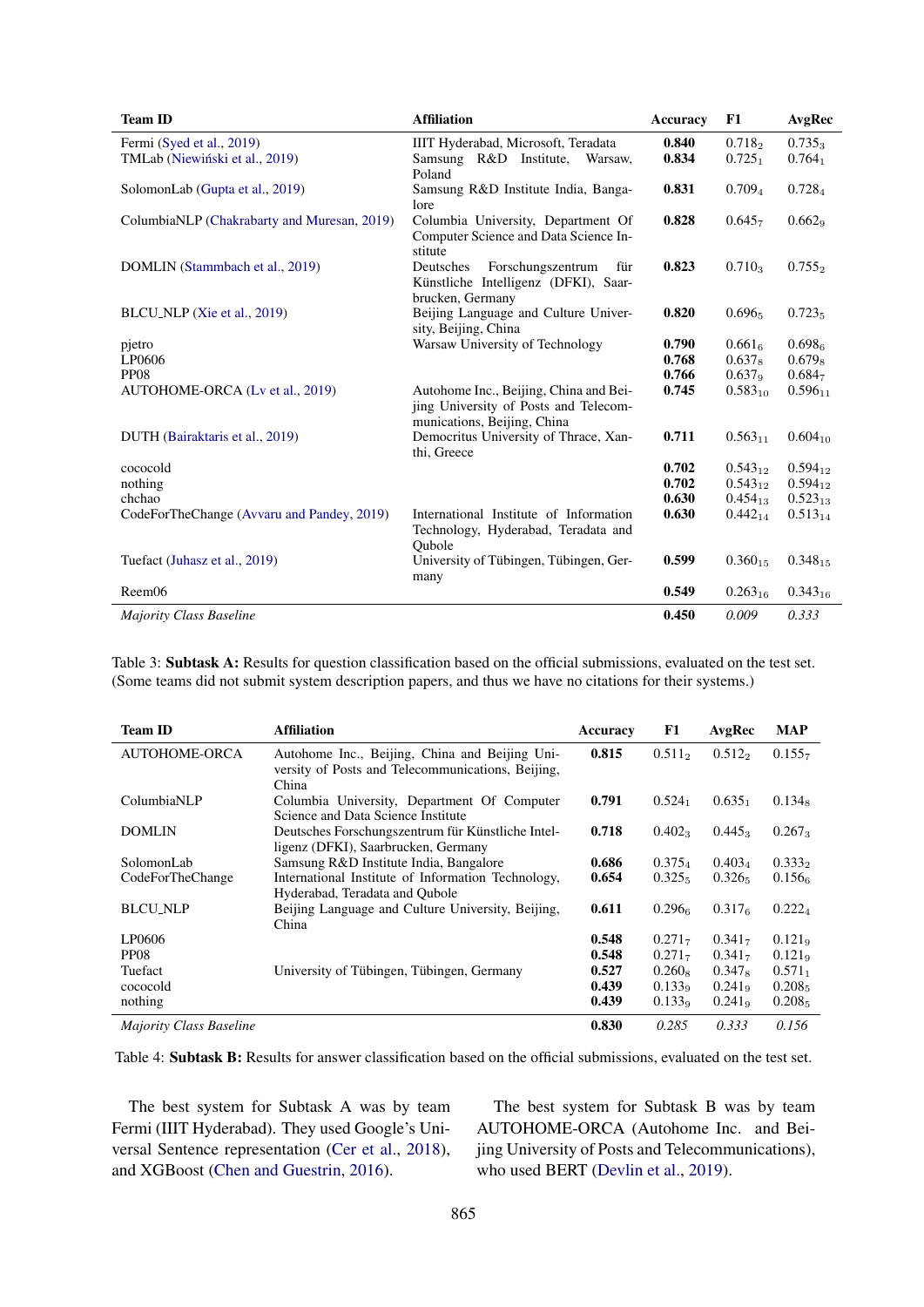They achieved their best results by using an ensemble, and by also using question metainformation (category and subject) in addition to the question and the answer text. They concatenated the category, the subject and the body of the questions into the first part separated by [SEP]. The replier's username and statement were concatenated as the second part. The two parts separated by [SEP] were pushed into the BERT model for answer classification. Then, based on the sequential outputs of the BERT model, some variant methods such as average-pooling, and bi-LSTM were adopted to produce the final results. To tackle the problem with insufficient training data, they further used data augmentation based on translation with Google Translate: in particular, they performed consecutive English-Chinese and Chinese-English translation to generate more synthetic training data.

Overall, the submitted systems for the two subtasks used a number of pre-processing steps to clean the text of the question and of the answer. As shown by the DOMLIN team, the pre-processing of the data turns out to be crucial. They reported up to 5% improvement in terms of accuracy when cleaning the unannotated forum data before finetuning a BERT model. Common preprocessing steps included removing or replacing the URLs, the numbers, the punctuation, the symbols, spellchecking, expansion of contractions, HTML tags, etc. DUTH also used lemmatization and stopword removal.

The submitted systems used a wide range of strategies for training their models. A sizable part of the systems used manually crafted features such as linguistic, syntactic, stylistic, and semantic features. Moreover, the systems used task-specific information such as answer ranking and rating. ColumbiaNLP also computed an average cosine similarity of one answer with respect to the other answers in the thread for subtask B, assuming that bad answers would differ substantially from the remaining answers.

While some of the approaches used character and word  $n$ -gram information, the teams also used word- and sentence-level embeddings. Code-ForTheChange evaluated different classification algorithms fed with Skip-Thought vectors, and ultimately found that neural networks performed best for both subtasks with either concatenation or averaging over the vectors of the available texts.

Fermi performed evaluation of different embedding models - InferSent, Concatenated Power Mean Word Embedding, Lexical Vectors, ELMo and The Universal Sentence Encoder, used in subtask A to feed an XGBoost classifier. ColumbiaNLP used ULMFiT, but performed additional unsupervised tuning of the language model on questions, answers and question-answer pairs from the Qatar Living Forum. TMLab's system used the Universal Sentence Encoder.

A common neural network architecture was LSTM, where YNU-HPCC combined LSTM with an attention mechanism. TueFact used comment chain embeddings. Other machine learning algorithms that participants tried include Random Forest, Adaboost, Perceptron, and SVM, inter alia.

While for question classification (subtask A), all the necessary information was contained in the question text and in the metadata, subtask B required additional resources. Most teams used the provided additional unannotated forum data in order to pre-train their language models or to extract more data with weak supervision (DOMLIN). Furthermore, several teams used other means for data augmentation such as SQuAD (BLCU NLP) or external Web information (SolomonLab).

# 6 Conclusion

We have described SemEval 2019 Task 8 on Fact Checking in Community Question Answering Forums. We received 17 and 11 submissions for Subtask A and B, respectively. Overall, subtask A (question classification) was easier and all submitted systems managed to improve over the majority class baseline. However, Subtask B (answer classification) proved to be much more challenging, and no team managed to improve over the majority class baseline, even though several teams came very close. For this latter subtask, using external resources and preprocessing proved to be crucial.

## Acknowledgments

This research is part of the Tanbih project,  $^{13}$  $^{13}$  $^{13}$  which aims to limit the effect of "fake news", propaganda and media bias by making users aware of what they are reading. The project is developed in collaboration between the Qatar Computing Research Institute (QCRI), HBKU and the MIT Computer Science and Artificial Intelligence Laboratory (CSAIL).

<span id="page-6-0"></span><sup>13</sup><http://tanbih.qcri.org/>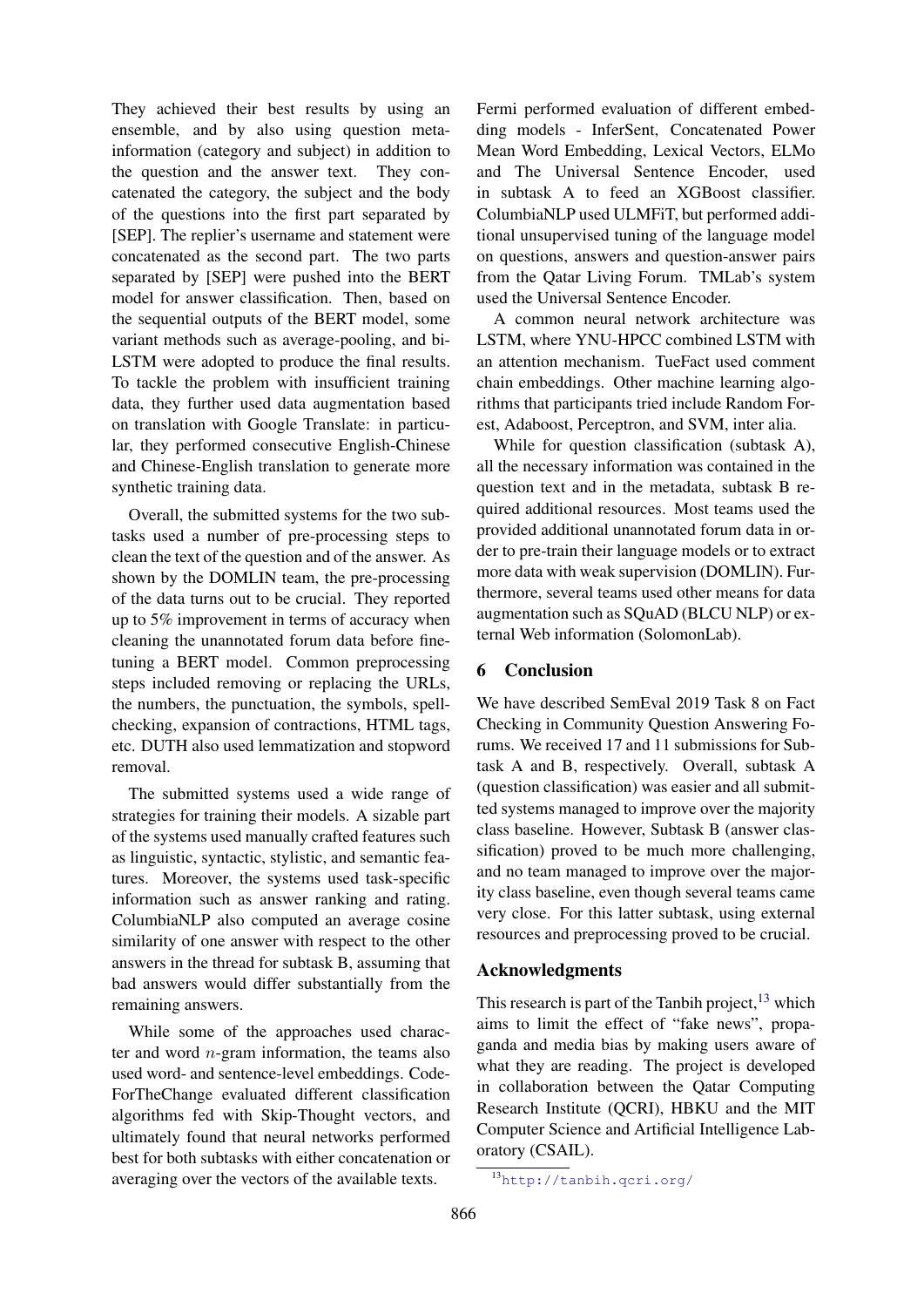## References

- <span id="page-7-4"></span>Eugene Agichtein, Carlos Castillo, Debora Donato, Aristides Gionis, and Gilad Mishne. 2008. Finding high-quality content in social media. In *Proceedings of the 2008 International Conference on Web Search and Data Mining*, WSDM '08, pages 183–194, Palo Alto, CA, USA.
- <span id="page-7-14"></span>Adithya Avvaru and Anupam Pandey. 2019. Code-ForTheChange at SemEval-2019 task 8: Skipthoughts for fact checking in community question answering. In *Proceedings of the International Workshop on Semantic Evaluation*, SemEval '19, Minneapolis, MN, USA.
- <span id="page-7-0"></span>Mouhamadou Lamine Ba, Laure Berti-Equille, Kushal Shah, and Hossam M Hammady. 2016. VERA: A platform for veracity estimation over web data. In *Proceedings of the 25th International Conference Companion on World Wide Web*, pages 159–162, Montreal, Canada.
- <span id="page-7-13"></span>Anastasios Bairaktaris, Symeon Symeonidis, and Avi Arampatzis. 2019. DUTH at SemEval-2019 task 8: Part-of-speech features for question classification. In *Proceedings of the International Workshop on Semantic Evaluation*, SemEval '19, Minneapolis, MN, USA.
- <span id="page-7-2"></span>Ramy Baly, Georgi Karadzhov, Dimitar Alexandrov, James Glass, and Preslav Nakov. 2018. Predicting factuality of reporting and bias of news media sources. In *Proceedings of the 2018 Conference on Empirical Methods in Natural Language Processing*, EMNLP '18, pages 3528–3539, Brussels, Belgium.
- <span id="page-7-10"></span>Ramy Baly, Georgi Karadzhov, Abdelrhman Saleh, James Glass, and Preslav Nakov. 2019. Multi-task ordinal regression for jointly predicting the trustworthiness and the leading political ideology of news media. In *Proceedings of the 17th Annual Conference of the North American Chapter of the Association for Computational Linguistics: Human Language Technologies*, NAACL-HLT '19, Minneapolis, MN, USA.
- <span id="page-7-5"></span>Protima Banerjee and Hyoil Han. 2009. Answer credibility: A language modeling approach to answer validation. In *Proceedings of Human Language Technologies: The 2009 Annual Conference of the North American Chapter of the Association for Computational Linguistics*, NAACL-HLT '09, pages 157– 160, Boulder, CO, USA.
- <span id="page-7-6"></span>Kevin R. Canini, Bongwon Suh, and Peter L. Pirolli. 2011. Finding credible information sources in social networks based on content and social structure. In *Proceedings of the IEEE International Conference on Privacy, Security, Risk, and Trust, and the IEEE International Conference on Social Computing*, SocialCom/PASSAT '11, pages 1–8, Boston, MA, USA.
- <span id="page-7-1"></span>Carlos Castillo, Marcelo Mendoza, and Barbara Poblete. 2011. Information credibility on Twitter. In *Proceedings of the 20th International Conference on World Wide Web*, WWW '11, pages 675–684, Hyderabad, India.
- <span id="page-7-15"></span>Daniel Cer, Yinfei Yang, Sheng-yi Kong, Nan Hua, Nicole Limtiaco, Rhomni St John, Noah Constant, Mario Guajardo-Cespedes, Steve Yuan, Chris Tar, et al. 2018. Universal sentence encoder. *arXiv preprint arXiv:1803.11175*.
- <span id="page-7-12"></span>Tuhin Chakrabarty and Smaranda Muresan. 2019. ColumbiaNLP at SemEval-2019 task 8: The answer is language model fine-tuning. In *Proceedings of the International Workshop on Semantic Evaluation*, SemEval '19, Minneapolis, MN, USA.
- <span id="page-7-7"></span>Cheng Chen, Kui Wu, Venkatesh Srinivasan, and Xudong Zhang. 2013. Battling the Internet Water Army: detection of hidden paid posters. In *Proceedings of the 2013 IEEE/ACM International Conference on Advances in Social Networks Analysis and Mining*, ASONAM '13, pages 116–120, Niagara, Canada.
- <span id="page-7-16"></span>Tianqi Chen and Carlos Guestrin. 2016. XGBoost: A scalable tree boosting system. In *Proceedings of the 22Nd ACM SIGKDD International Conference on Knowledge Discovery and Data Mining*, KDD '16, pages 785–794, San Francisco, California, USA.
- <span id="page-7-3"></span>Giovanni Luca Ciampaglia, Prashant Shiralkar, Luis M. Rocha, Johan Bollen, Filippo Menczer, and Alessandro Flammini. 2015. Computational fact checking from knowledge networks. *PLOS ONE*, 10(6):1–13.
- <span id="page-7-8"></span>Kareem Darwish, Dimitar Alexandrov, Preslav Nakov, and Yelena Mejova. 2017. Seminar users in the Arabic Twitter sphere. In *Proceedings of the 9th International Conference on Social Informatics*, SocInfo '17, pages 91–108, Oxford, UK.
- <span id="page-7-17"></span>Jacob Devlin, Ming-Wei Chang, Kenton Lee, and Kristina Toutanova. 2019. BERT: Pre-training of deep bidirectional transformers for language understanding. In *Proceedings of the 2019 Annual Conference of the North American Chapter of the Association for Computational Linguistics*, NAACL-HLT '19, Minneapolis, MN, USA.
- <span id="page-7-9"></span>Xin Luna Dong, Evgeniy Gabrilovich, Kevin Murphy, Van Dang, Wilko Horn, Camillo Lugaresi, Shaohua Sun, and Wei Zhang. 2015. Knowledge-based trust: Estimating the trustworthiness of web sources. *Proc. VLDB Endow.*, 8(9):938–949.
- <span id="page-7-11"></span>Ankita Gupta, Sudeep Kumar Sahoo, Divya Prakash, Rohit R R, Vertika Srivastava, and YEON HYANG KIM. 2019. SolomonLab at SemEval-2019 task 8: Question factuality and answer veracity prediction in community forums. In *Proceedings of the International Workshop on Semantic Evaluation*, SemEval '19, Minneapolis, MN, USA.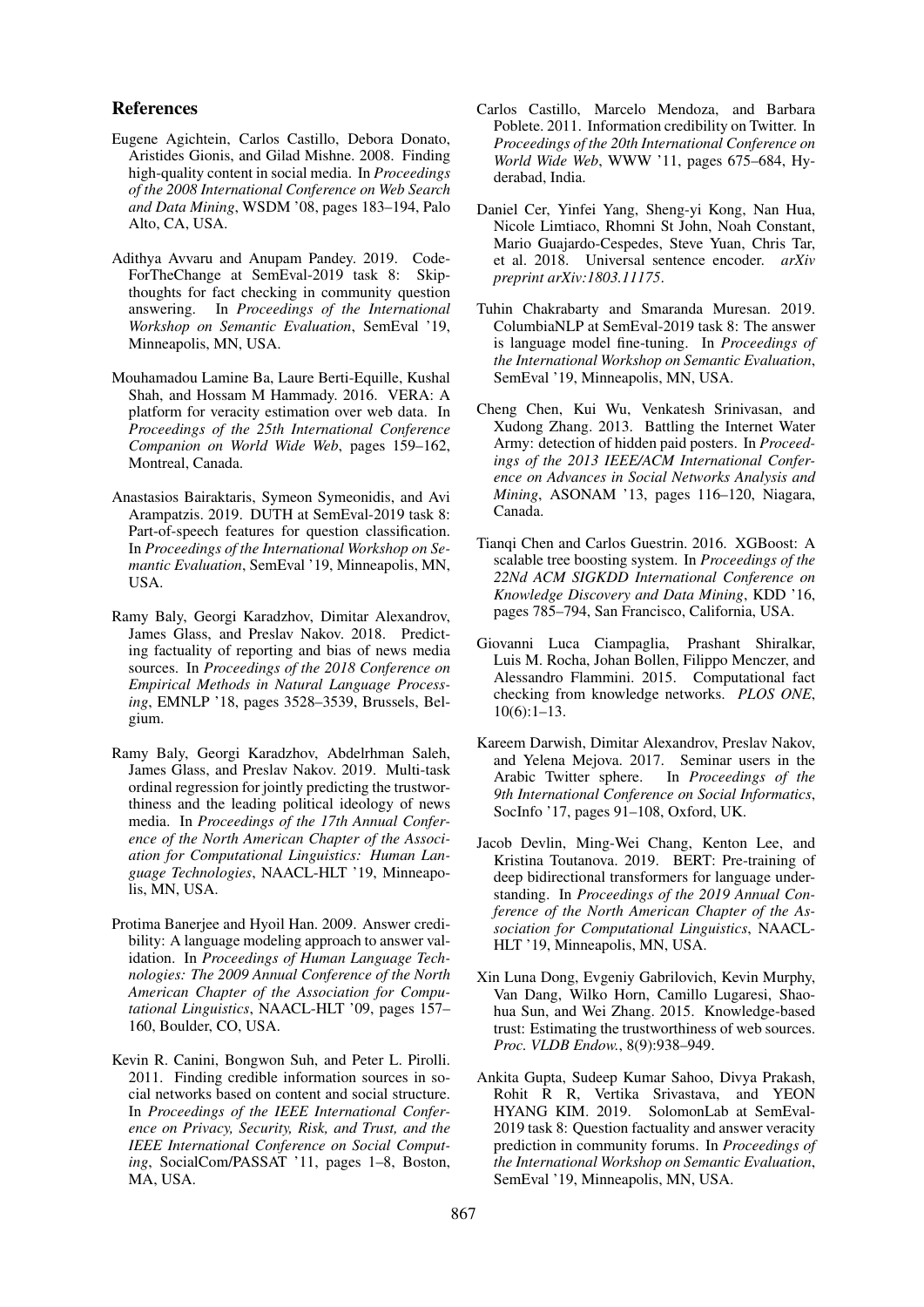- <span id="page-8-13"></span>Momchil Hardalov, Ivan Koychev, and Preslav Nakov. 2016. In search of credible news. In *Proceedings of the 17th International Conference on Artificial Intelligence: Methodology, Systems, and Applications*, AIMSA '16, pages 172–180, Varna, Bulgaria.
- <span id="page-8-1"></span>Daisuke Ishikawa, Tetsuya Sakai, and Noriko Kando. 2010. Overview of the NTCIR-8 Community QA Pilot Task (Part I): The Test Collection and the Task. In *Proceedings of NTCIR-8 Workshop Meeting*, pages 421–432, Tokyo, Japan.
- <span id="page-8-6"></span>Jiwoon Jeon, W. Bruce Croft, Joon Ho Lee, and Soyeon Park. 2006. A framework to predict the quality of answers with non-textual features. In *Proceedings of the 29th Annual International ACM SIGIR Conference on Research and Development in Information Retrieval*, SIGIR '06, pages 228–235, Seattle, WA, USA.
- <span id="page-8-17"></span>Reka Juhasz, Franziska-Barbara Linnenschmidt, and Teslin Roys. 2019. TueFact at SemEval 2019 Task 8: Fact checking in community question answering forums: context matters. In *Proceedings of the International Workshop on Semantic Evaluation*, SemEval '19, Minneapolis, MN, USA.
- <span id="page-8-4"></span>Pawel Jurczyk and Eugene Agichtein. 2007. Discovering authorities in question answer communities by using link analysis. In *Proceedings of the Sixteenth ACM Conference on Conference on Information and Knowledge Management*, CIKM '07, pages 919– 922, Lisbon, Portugal.
- <span id="page-8-14"></span>Georgi Karadzhov, Pepa Gencheva, Preslav Nakov, and Ivan Koychev. 2017a. We built a fake news & clickbait filter: What happened next will blow your mind! In *Proceedings of the International Conference on Recent Advances in Natural Language Processing*, RANLP '17, pages 334–343, Varna, Bulgaria.
- <span id="page-8-9"></span>Georgi Karadzhov, Preslav Nakov, Lluís Màrquez, Alberto Barrón-Cedeño, and Ivan Koychev. 2017b. Fully automated fact checking using external sources. In *Proceedings of the International Conference on Recent Advances in Natural Language Processing*, RANLP '17, pages 344–353, Varna, Bulgaria.
- <span id="page-8-5"></span>Lucian Vlad Lita, Andrew Hazen Schlaikjer, WeiChang Hong, and Eric Nyberg. 2005. Qualitative dimensions in question answering: Extending the definitional QA task. In *Proceedings of the National Conference on Artificial Intelligence*, volume 20 of *AAAI '05*, pages 1616–1617, Pittsburgh, PA, USA.
- <span id="page-8-8"></span>Michal Lukasik, Trevor Cohn, and Kalina Bontcheva. 2015. Point process modelling of rumour dynamics in social media. In *Proceedings of the 53rd Annual Meeting of the Association for Computational Linguistics and the 7th International Joint Conference on Natural Language Processing*, ACL-IJCNLP '15, pages 518–523, Beijing, China.
- <span id="page-8-16"></span>Zhengwei Lv, Duoxing Liu, Haifeng Sun, Xiao Liang, Tao Lei, Zhizhong Shi, Feng Zhu, and Lei Yang. 2019. AUTOHOME-ORCA at SemEval-2019 task 8: Application of BERT for fact-checking in community forums. In *Proceedings of the International Workshop on Semantic Evaluation*, SemEval '19, Minneapolis, MN, USA.
- <span id="page-8-0"></span>Jing Ma, Wei Gao, Prasenjit Mitra, Sejeong Kwon, Bernard J. Jansen, Kam-Fai Wong, and Meeyoung Cha. 2016. Detecting rumors from microblogs with recurrent neural networks. In *Proceedings of the Twenty-Fifth International Joint Conference on Artificial Intelligence*, IJCAI '16, pages 3818–3824, New York, NY, USA.
- <span id="page-8-15"></span>Jing Ma, Wei Gao, Zhongyu Wei, Yueming Lu, and Kam-Fai Wong. 2015. Detect rumors using time series of social context information on microblogging websites. In *Proceedings of the 24th ACM International on Conference on Information and Knowledge Management*, CIKM '15, pages 1751–1754, Melbourne, Australia.
- <span id="page-8-11"></span>Suman Kalyan Maity, Aishik Chakraborty, Pawan Goyal, and Animesh Mukherjee. 2017. Detection of sockpuppets in social media. In *Proceedings of the ACM Conference on Computer Supported Cooperative Work and Social Computing*, CSCW '17, pages 243–246, Portland, OR, USA.
- <span id="page-8-3"></span>Todor Mihaylov, Tsvetomila Mihaylova, Preslav Nakov, Lluís Màrquez, Georgi Georgiev, and Ivan Koychev. 2018. The dark side of news community forums: Opinion manipulation trolls. *Internet Research*, 28(5):1292–1312.
- <span id="page-8-10"></span>Todor Mihaylov and Preslav Nakov. 2016. Hunting for troll comments in news community forums. In *Proceedings of the 54th Annual Meeting of the Association for Computational Linguistics*, ACL '16, pages 399–405, Berlin, Germany.
- <span id="page-8-2"></span>Tsvetomila Mihaylova, Preslav Nakov, Lluís Màrquez, Alberto Barrón-Cedeño, Mitra Mohtarami, Georgi Karadjov, and James Glass. 2018. Fact checking in community forums. In *Proceedings of the Thirty-Second AAAI Conference on Artificial Intelligence*, AAAI '18, pages 879–886, New Orleans, LA, USA.
- <span id="page-8-7"></span>Meredith Ringel Morris, Scott Counts, Asta Roseway, Aaron Hoff, and Julia Schwarz. 2012. Tweeting is believing?: Understanding microblog credibility perceptions. In *Proceedings of the ACM 2012 Conference on Computer Supported Cooperative Work*, CSCW '12, pages 441–450, Seattle, WA, USA.
- <span id="page-8-12"></span>Subhabrata Mukherjee and Gerhard Weikum. 2015. Leveraging joint interactions for credibility analysis in news communities. In *Proceedings of the 24th ACM International on Conference on Information and Knowledge Management*, CIKM '15, pages 353–362, Melbourne, Australia.